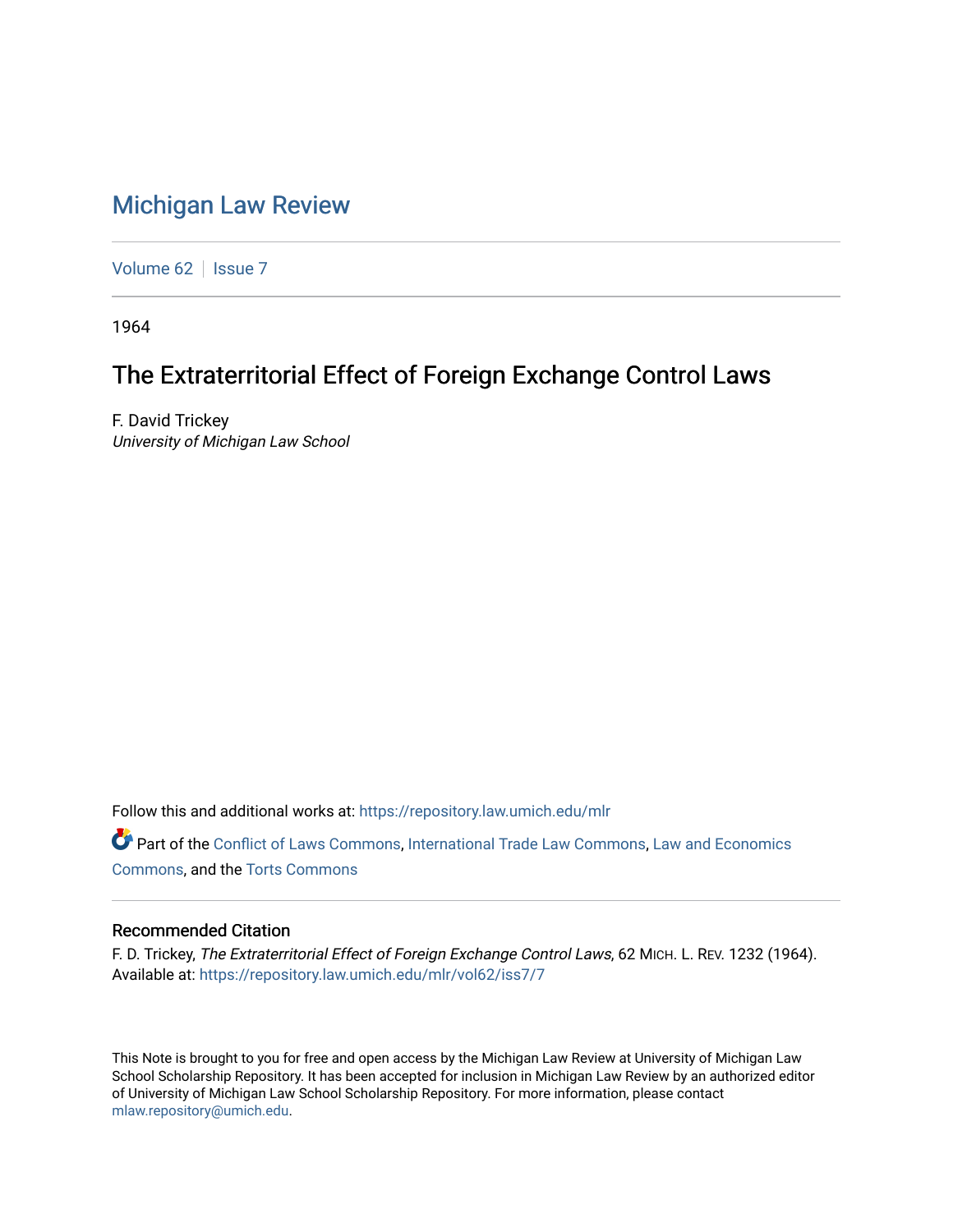#### NOTES

#### THE EXTRATERRITORIAL EFFECT OF FOREIGN EXCHANGE CONTROL LAWS

Article VIII section 2(b) of the International Monetary Fund Articles of Agreement<sup>1</sup> makes "exchange contracts" which are contrary to approved foreign exchange regulations of members "unenforceable"2 and provides that member nations may further agree upon measures to enforce each other's foreign exchange laws.3 The recent New York Court of Appeals decision in *Banco do Brasil, S.A. v. A. C. Israel Commodity* Co.4 illustrates the serious shortcomings of IMF provisions for enforcing foreign exchange controls. The case also suggests that general conflict of laws rules can be used to effectuate the policies underlying exchange control laws.

Before May 1961, Brazilian exchange laws required coffee exporters to assign their rights to receive dollar proceeds from export contracts to plaintiff bank, an instrumentality of the Brazilian government, which then -paid the exporters at 90 cruzeiros per dollar rather than at 220 cruzeiros per dollar, the prevailing free market exchange rate.<sup>5</sup> Plaintiff bank brought suit in New York to recover damages for financial injury allegedly caused by a fraudulent scheme to evade the Brazilian exchange regulations. The complaint alleged that United States and Brazilian corporations knowingly used forged exchange control documents to obtain clearance for shipping coffee from Brazil.6 One of these business concerns, a Delaware corporation herein called the defendant, allegedly made dollar payments for its coffee purchases directly to collaborating Brazilian exporters, who

l Articles of Agreement of the International Monetary Fund, 60 Stat. 1401 (1946) (hereinafter cited as IMF Agreement].

<sup>2</sup> IMF Agreement art. VIII, § 2(b) [hereinafter cited as § 2(b)] provides in its first sentence: "Exchange contracts which involve the currency of any member and which arc contrary to the exchange control regulations of that member maintained or imposed consistently with this Agreement shall be unenforceable in the territories of any member." 60 Stat. 1411 (1946).

<sup>8</sup>The second sentence of § 2(b) provides: "In addition, members may, by mutual accord, cooperate in measures for the purpose of making the exchange control regulations of either member more effective, provided that such measures and regulations are con• sistent with this Agreement." 60 Stat. 1411 (1946).

<sup>4</sup>12 N.Y.2d 371, 190 N.E.2d 235, 239 N.Y.S.2d 872 (1963), *cert. denied,* 84 S. Ct. 657 (1964) (hereinafter cited as principal case]. The principal case is noted at 63 CoLUM. L. REv. 1334 (1963); 16 STAN. L. REv. 202 (1963); 15 SYRACUSE L. REv. 100 (1963).

li On May 15, 1961, Brazil revised its exchange control laws. Coffee exporters must now deposit a stipulated number of dollars for each bag of coffee exported; they can exchange remaining dollar proceeds from the export sale at the free market rate. INT'L MONETARY FUND ANN. REP., EXCHANGE RESTRICTIONS 48-51 (1962). Both plaintiff's contract with the Brazilian government and Brazilian law authorized plaintiff to bring suit in its own name to recover money due Brazil under the exchange control laws. Brief for Appellant, p. 3, principal case.

<sup>6</sup>The documents by which exporters assigned to plaintiff the foreign currency proceeds from export sales were termed "exchange contracts." Defendants' shipping permit forms allegedly referred to nonexistent exchange contracts and contained forgeries of plaintiff's stamp, signatures of plaintiff's officials, and signatures of United States commercial bank officials. Brief for Appellant, p. 5, principal case.

[ 1232]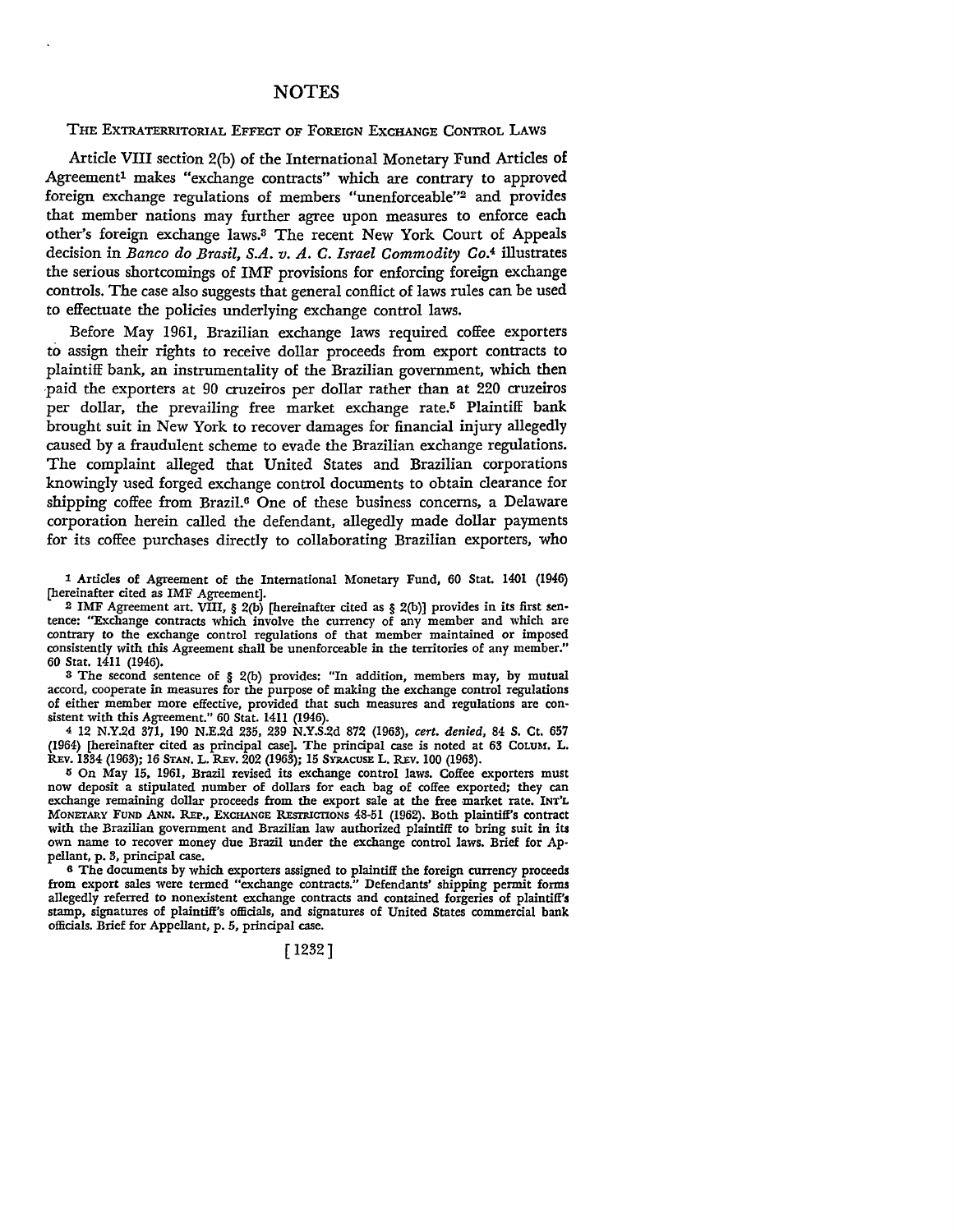exchanged the dollars for cruzeiros at the free market rate. Purchase of coffee below market price, the plaintiff asserted, was the benefit achieved by the defendant's alleged participation in the scheme. Defendant's motion to vacate a warrant of attachment for failure to state a cause of action was granted,7 and the Appellate Division affirmed.8 On appeal to the New York Court of Appeals, the order was affirmed, three judges dissenting. The court ruled that International Monetary Fund membership does not compel courts of one member to give effect to another member's foreign exchange laws by allowing a suit to be brought for damages for violation of those exchange laws.

Section  $2(b)$  has been a source of frequent controversy,<sup>9</sup> and in the principal case the plaintiff contended that it requires the courts of one member to assist other members in obtaining compliance with their exchange controls. The court rejected this contention, relying on three different arguments. First, a proposal offered at the Bretton Woods Conference which would have made violation of a member country's foreign exchange controls an "offense" outside the territory of that member failed of passage.10 Second, the first sentence of section 2(b) merely provides that exchange contracts covered by the section are *unenforceable* in member countries.11 This terminology only directs that members deny assistance to parties attempting to enforce the proscribed exchange contracts. Accordingly, the IMF's executive directors have interpreted this section to mean that members must not lend judicial or executive assistance to parties seeking performance of, or damages for the breach of, exchange contracts which are unenforceable under section  $2(b)$ .<sup>12</sup> Third, although the second sentence of section 2(b) authorizes member countries to make agreements with each other to further effectuate their exchange control regulations,<sup>18</sup> the American Bretton Woods Agreement Act of 194514 enacted into

9 See generally GoLD, THE FUND AGREEMENT IN THE COURTS (1962). *Compare* NUSSBAUM, MONEY IN THE LAw 540-45 (2d ed. 1950), *with* Meyer, *Recognition of Exchange Controls after the International Monetary Fund Agreement,* 62 YALE L.J. 867 (1953).

10 The proposal did not define "offense." 1 PROCEEDINGS AND DOCUMENTS OF THE UNITED NATIONS MONETARY AND FINANCIAL CONFERENCE 334 (1944) (Dep't State Pub. No. 2866, Int. Org. & Conf. Ser. Nos. 1, 3, 1948). An alternative proposal suggested the use of "unenforceable" instead of "offense." *Id.* at 341. A committee directed that the two proposals be reconciled to indicate no intent to impose criminal penalties. *Id.* at 605. Thereafter the proposal to use "unenforceable" was accepted. *Id.* at 628, 671.

11 Section 2(b); see note 2 *supra.* For discussions of "exchange contract" and the scope of § 2(b), see generally Gold & Lachman, *The Articles of Agreement of the International Monetary Fund and the Exchange Control Regulations of Member States,* 89 JOURNAL DU DROIT INTERNATIONAL 666 (1962); Mann, *The Private International Law of Exchange Control Under the International Monetary Fund Agreement,* 2 INT'L &: COMP. L.Q. 97 (1953); Meyer, *supra* note 9, at 885-97.

12 INT'L MONETARY FUND ANN. REP. 82 (1949), 14 Fed. Reg. 5208-09 (1949).

13 See note 3 *supra.* 

u 59 Stat. 512 (1945), 22 U.S.C. § 286 (1958).

<sup>7</sup> Banco do Brasil, S.A. v. A.C. Israel Commodity Co., 29 Misc. 2d 229, 215 N.Y.S.2d 3 (Sup. Ct.), *a/fd mem.,* 13 App. Div. 2d 652, 216 N.Y.S.2d 669 (1961).

s *Ibid.*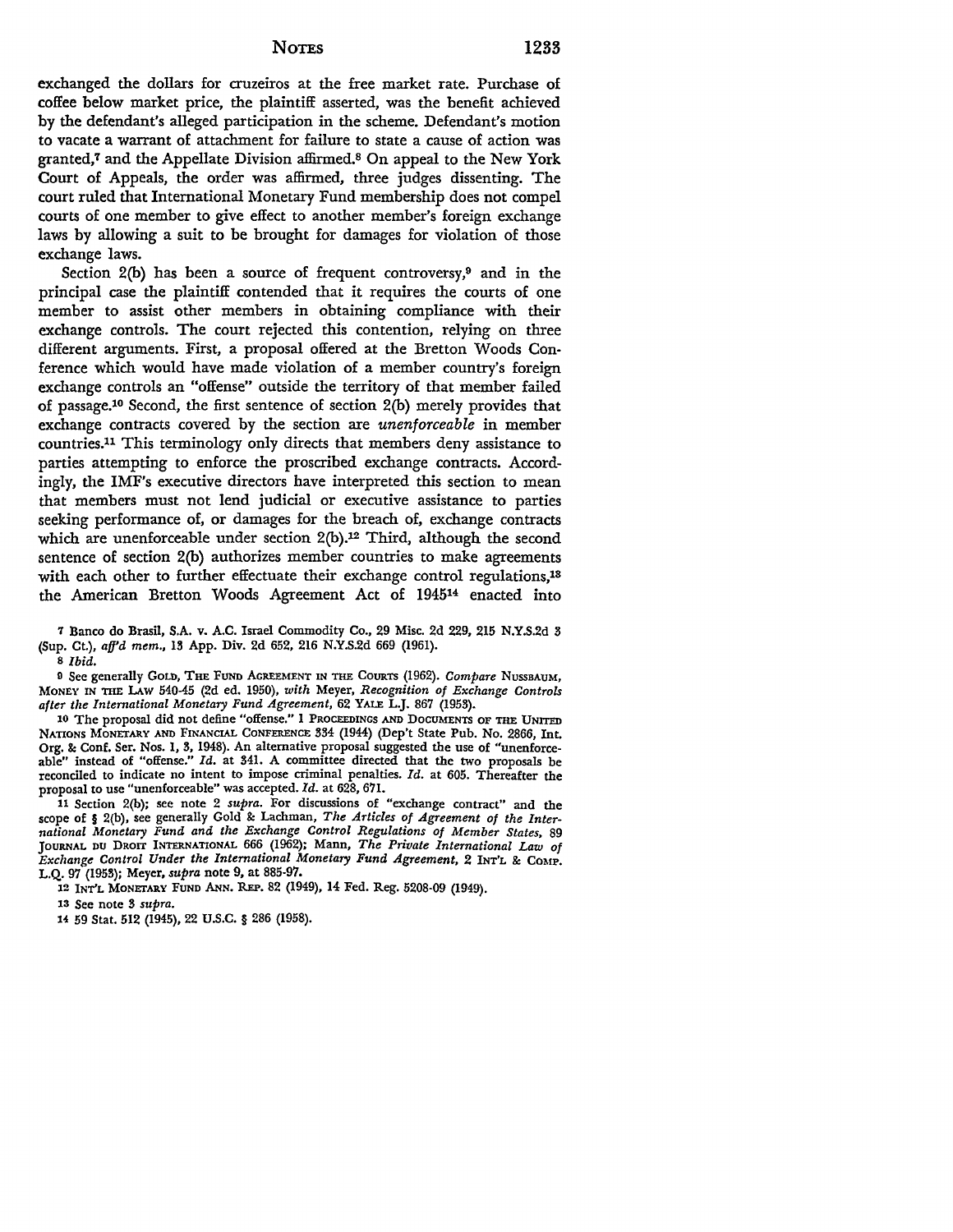municipal law only the first sentence of section 2(b).15 Had the second sentence also been enacted, domestic courts might have been able to find an implied agreement between the federal government and another IMF member to effectuate the exchange control laws of that member. No implied agreement can properly be found, however, because the second sentence of section 2(b) has not been enacted into American municipal law. Section 2(b), therefore, does not impose upon courts in the United States an affirmative obligation to enforce Brazilian exchange laws.16

The plaintiff also argued that, apart from section 2(b), United States membership in the IMF establishes a federal policy which requires New York to recognize those exchange controls of members which are consistent with the IMF Agreement. The Department of State and the Department of the Treasury, the executive departments charged with negotiation and administration of the IMF Agreement, both advised, however, that mere acceptance of the IMF Agreement does not establish a federal policy compelling New York to entertain the plaintiff's suit.<sup>17</sup> These opinions quite likely were the dispositive factors which led the Supreme Court of the United States to deny certiorari in the principal case. The Supreme Court has indicated that such opinions weigh heavily against finding that the United States has an implied obligation under a treaty.18 Moreover, the refusal to give effect to Brazilian exchange controls in the principal case circumvents only Brazilian regulations, not those of the IMF.19 Finally, no express United States obligation under the IMF Agreement would be violated by New York's refusal to entertain the suit.20 Therefore, *Kolovrat v. Oregon21* and *United States v. Pink,22* which respectively struck down

15 59 Stat. 516 (1945), 22 U.S.C. § 286h (1958).

16 *Accord,* NussBAUM, *op. cit. supra* note 9, at 545; Meyer, *supra* note 9, at 895; see Note, 63 CoLuM. L. REv. 1334, 1339 (1963); Note, 16 STAN. L. R.Ev. 202, 209 (1963). *But see*  Note, 15 SYRACUSE L. REV. 100, 102-03 (1963).

17 Memorandum for the United States, p. 4, principal case.

18 Kolovrat v. Oregon, 366 U.S. 187, 194 (1961); Factor v. Laubenheimer, 290 U.S. 276, 295 (1933).

19 Refusal to recognize the Brazilian exchange controls indirectly detracts from the IMF's goal of promoting the currency stability and economic development of members. Nonetheless, the intricate Brazilian exchange control procedures prevent frequent violation of the laws. Furthermore, the International Coffee Agreement of 1962 will make future violations of Brazilian exchange controls more difficult because the agreement imposes a duty upon importing countries to permit entry of coffee only if prescribed certificates are presented. Bilder, *The International Coffee Agreement: A Case History in Negotiation,* 28 LAw & CONTEMP. PROB. 328, 361 (1963).

20 No article in the IMF Agreement obligates courts of one member to give effect to other members' exchange controls except in the situation provided for by § 2(b).

21 366 U.S. 187 (1961). The Court reversed an Oregon Supreme Court ruling that denied a Yugoslavian citizen his treaty rights to the property of an Oregon decedent. Reciprocity in favor of Oregon heirs was required under Oregon's Iron Curtain Statute. The Supreme Court rejected the conclusion of the Oregon courts that reciprocity was lacking because Yugoslavia might fail to meet obligations expressly placed on it by the IMF Agreement.

22 315 U.S. 203 (1942). A United States foreign policy expressed in connection with an executive agreement required recognition of Russian nationalization decrees. New York law prohibited local recognition of the decrees. The Court gave effect to the federal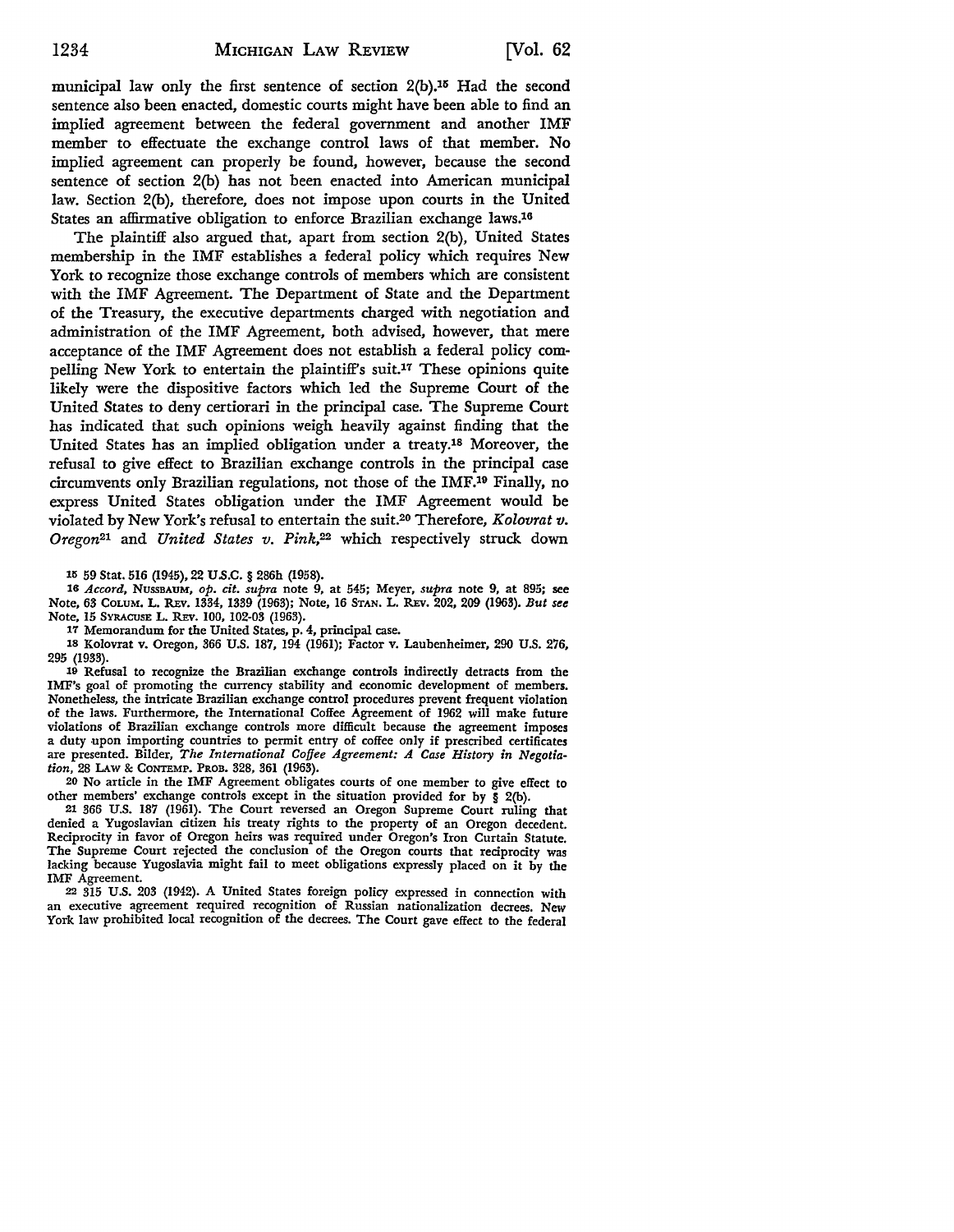state laws that blocked fulfillment of obligations of the United States under a treaty and an executive agreement, could not support the plaintiff's argument.<sup>23</sup>

It must therefore be conceded that the New York courts were not obligated to entertain the action in the principal case. Neither the fact that section 2(b) is inapplicable to suits of this kind nor the lack of a federal policy requiring domestic courts to entertain such suits, however, precludes the presentation of an enforceable claim. In the principal case, for instance, the New York courts could have entertained the cause of action since the complaint stated facts establishing a tort claim for damages based on fraudulent evasion of Brazilian exchange controls.24 Emphasizing that defendant's acts allegedly in furtherance of the plan to defraud the plaintiff all occurred in New York,25 the Court of Appeals stated that under New York law it is not a tort for an individual to enter into a contract which violates the exchange controls of an IMF member.26 It is apparent, therefore, that the Court of Appeals consulted New York substantive law to determine whether the alleged facts were sufficient to state a cause of action.27 Because significant aspects of the conduct complained of did occur in Brazil, the court should have examined relevant conflict of laws rules to determine whether New York or Brazilian law governed the plaintiff's tort claim.

The traditional conflict of laws rule for tort suits is that the substantive law of the place of the injury determines the rights and liabilities of the parties.28 Under this rule Brazilian law would clearly be applicable to the principal case because both the false representation and the injury occurred in Brazil. Shortly after the decision in the principal case, however, New York rejected the "place of injury" test, and it now determines the rights and duties of parties to a tort suit by applying the law of the state with the most significant relationship to the transaction.29 Under the American

policy established by the executive agreement over the conflicting state laws. See generally Cardozo, *The Authority in Internal Law of International Treaties: The Pink Case,* 13 SYRACUSE L. REv. 544 (1962); Note, *United States v. Pink-A Reappraisal,* 48 CoLUM. L. REV. 890 (1948).

23 *But cf.* 63 CoLUM. L. REv. 1334, 1340-41 (1963).

24 Principal case at 378, 190 N.E.2d at 238,239 N.Y.S.2d at 876.

25 *Id.* at 376, 190 N.E.2d at 237, 239 N.Y.S.2d at 875. Also, defendant's principal place of business was in New York. *Ibid.* 

26 *Id.* at 376-77, 190 N.E.2d at 237,239 N.Y.S.2d at 875.

27 In giving a negative answer to the certified question of whether plaintiff had alleged facts sufficient to state a cause of action, the court parenthetically indicated that New York law was the law of the transaction. *Ibid*. This puzzling reference fails to indicate whether the court was applying New York law to the coffee sale contract, the alleged tort claim, or both the coffee sale contract and the tort claim.

28 E.g., Sanders v. Glenshaw Glass Co., 204 F.2d 436 (3d Cir.), *cert. denied,* 346 U.S. 916 (1953); Poplar v. Bourjois, Inc., 298 N.Y. 62, 80 N.E.2d 334 (1948); Kerfoot v. Kelley, 294 **N.Y.** 288, 62 N.E.2d 74 (1945); Tumowski v. Tumowski, 33 Misc. 2d 864, 226 N.Y.S.2d 738 (Sup. Ct. 1962); GOODRICH, CONFLICT OF LAws 260 (3d ed. 1949); REsrATEMENT, CON-FLICT OF LAws § 379 (1934).

20 Babcock v. Jackson, 12 N.Y.2d 473, 191 N.E.2d 279, 240 N.Y.S.2d 743 (1963). The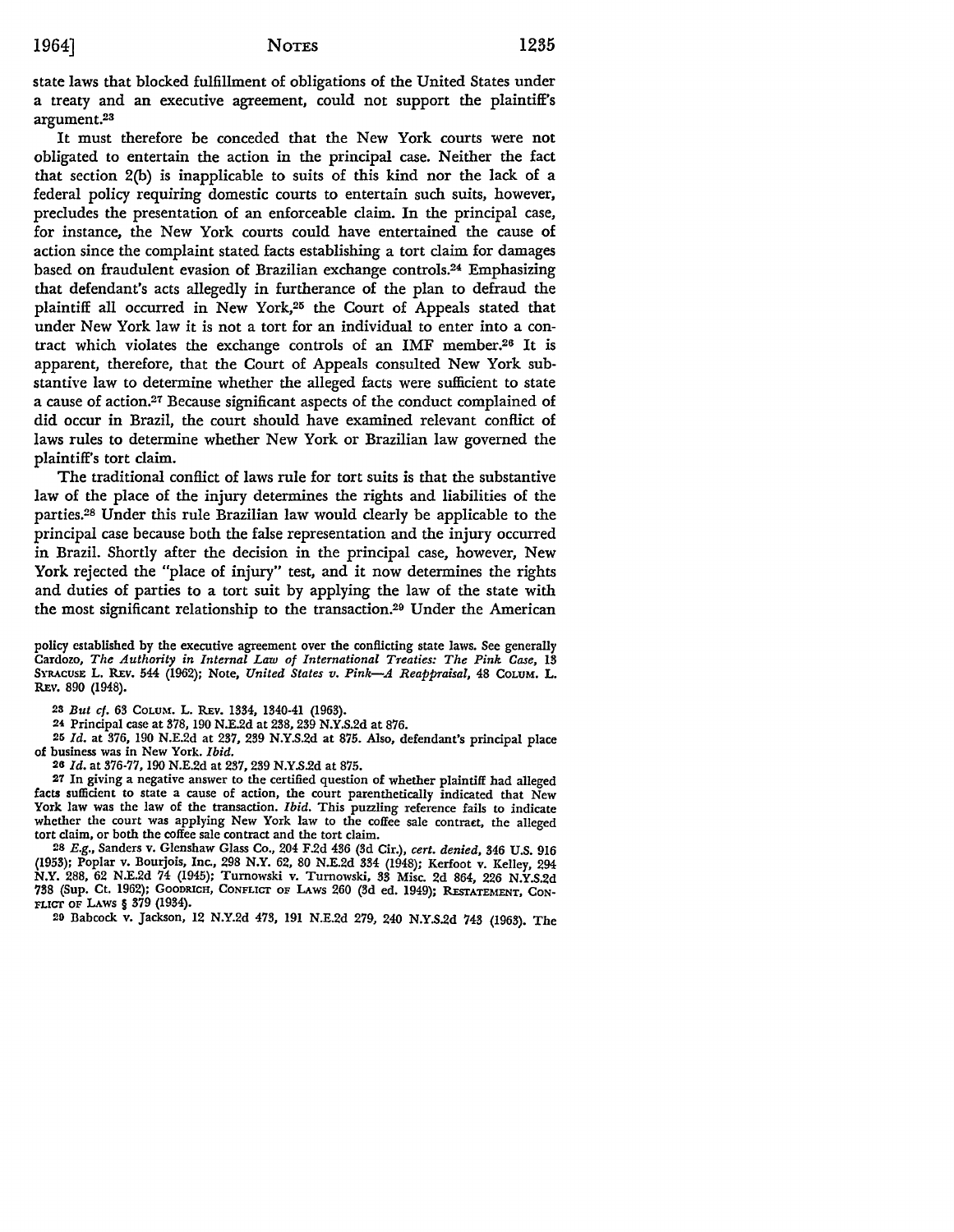Law Institute's formulation of this new rule, although all relevant factors and policies must be weighed, the place of injury, the place where the wrongful conduct was committed, and the domiciles of the parties are of particular importance.3° Furthermore, in propounding its new rule the New York Court of Appeals said that in most instances the law of the place of injury will still control because of that jurisdiction's interest in regulating conduct within its borders.31 In the principal case both the allegedly fraudulent acts and the injury complained of occurred in Brazil, which was also the plaintiff's domicile. Brazil clearly has an interest in regulating fraudulent conduct within its borders; competing New York interests are not apparent. Thus, even under the new "significant contacts" test, Brazilian law should have been applied to determine whether the plaintiff alleged sufficient facts to state a cause of action.32

Article 159 of the Brazilian *Codigo Civil* obligates one who intentionally violates the rights of another to compensate the injured person for damages incurred.33 A right of the plaintiff was clearly in issue in the principal case because Brazilian exchange controls imposed a duty to pay proceeds from coffee exports to the plaintiff,34 and the plaintiff was authorized to sue to recover money due it under the exchange controls.<sup>35</sup> The alleged concerted action by the defendants to evade the exchange control laws probably violated the plaintiff's right to receive foreign currency and therefore obligated the defendants to compensate the plaintiff for the injury. Thus, under Brazilian law a civil wrong may well have been committed. The law which conflict of laws rules indicate is applicable to a tort suit also determines whether an individual is liable as a joint tort-feasor<sup>36</sup> and establishes

New York rule follows RESTATEMENT (SECOND), CONFLICT OF LAWS § 379 (Tent. Draft No. 8, 1963). See Cavers, Cheatham, Currie, Ehrenzweig, Leflar &: Reese, *Comments on Babcock v. Jackson, a Recent Development in Conflict of Laws,* 63 COLUM. L. REv. 1212 (1963). Currie asserts that New York has actually gone beyond the "most significant relationship" test, and that the policies and interests of the states involved, rather than particular contacts, will determine the choice of law. *Id.* at 1235. *But see* EHRENZWEIG, CONFLICT OF LAws § 122 (1962).

30 REsTATEMENT (SECOND), *op. cit. supra* note 29, § 379(2).

31 Babcock v. Jackson, 12 N.Y.2d 473,483, 191 N.E.2d 279,284,240 N.Y.S.2d 743, 750-51 (1963).

32 See REsTATEMENT (SECOND), *op. cit. supra* note 29, § 379c: "Fraud and Misrepresentation. (1) When the plaintiff has suffered pecuniary harm on account of his reliance on the defendant's false representations and when the plaintiff's action in reliance took place in the state where the false representations were made and received, the local law of this state determines, almost invariably, the plaintiff's rights in tort against the defendant." See, *e.g.,* James-Dickinson Farm Mortgage Co. v. Harry, 273 U.S. 119, 126 (1927); Texas Tunneling Co. v. City of Chattanooga, 204 F. Supp. 821, 827 (E.D. Tenn. 1962); Israel v. Alexander, 50, F. Supp. 1007, 1009 (S.D.N.Y. 1942). *But see* EHRENZWEIG, *op. cit. supra*  note 29, § 215(3).

33 CoDIGO CIVIL art. 159 (Brazil 1961); see 1 BEVILAQUA, CODIGO CIVIL 448-50 (1951).

34 See !NT'L MONETARY FUND ANN. REP., EXCHANGE REsTRICTIONS 48 (1962). Brazilian law would determine whether the plaintiff's right is legally protected. See RESTATEMENT (SECOND), *op. cit. supra* note 28, § 380a.

35 See note 5 *supra.* 

36 REsTATEMENT (SECOND), *op. cit. supra* note 29, § 390c; see Mosby v. Manhattan Oil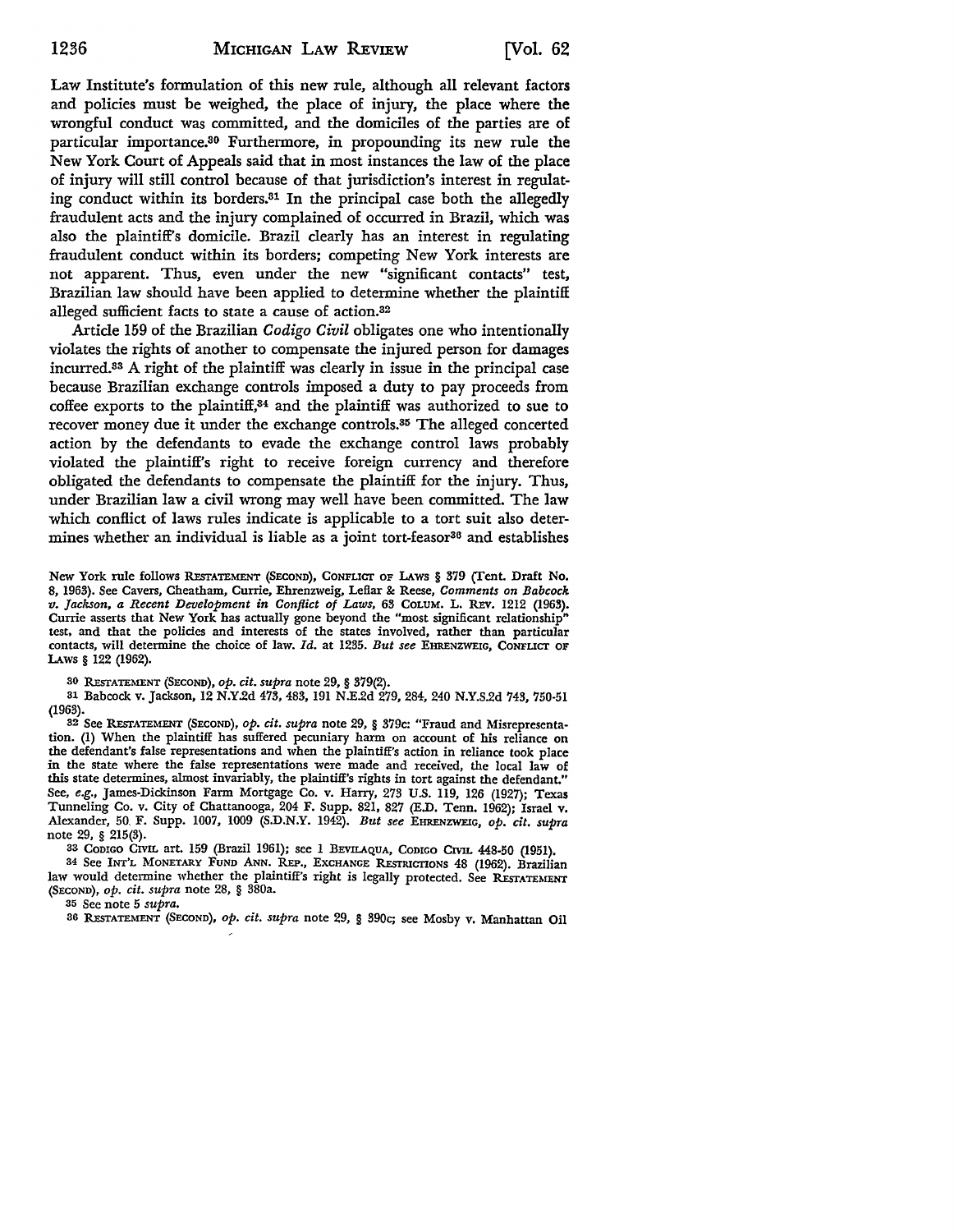the measure of damages.37 The Brazilian *Codigo Civil* specifies that both the wrongdoers and those who participate in committing the wrong are jointly liable for the damage caused.<sup>38</sup> Thus, under Brazilian law, proof of the plaintiff's allegations that defendant knew of the plan to evade the exchange controls, participated in the plan, and benefited by its participation, would impose joint liability on the defendant to pay damages even though its acts occurred only in New York. Although courts have been reluctant to enforce tort liability imposed by the law of a foreign jurisdiction when the defendant was neither present in the foreign state nor a participant in the tortious conduct,<sup>89</sup> courts have enforced tort liability imposed by foreign law when the defendant, though not present in the foreign state, was sufficiently closely connected with the wrong committed there:10 The alleged intentional participation in and benefit from the wrong committed in Brazil would sufficiently relate the defendant in the principal case to the place where the wrong was committed to warrant enforcement by a New York court of liability created by Brazilian law. Under the Brazilian law, the plaintiff did allege facts sufficient to state a cause of action. Furthermore, in similar cases, whether the forum follows the traditional place-of-wrong test or the new "significant relationship" test, foreign law will be applicable and, in most instances, will make the conduct actionable. Thus there will usually be a sound basis for providing relief, unless some other conflict of laws rule prohibits application of the relevant foreign law in the forum court.

In the principal case the court held that no effect could be given to the Brazilian exchange controls because a conflict of laws rule barred enforcement of the revenue laws of a foreign sovereign.41 However widely this

Co., 52 F.2d 364 (8th Cir.), *cert. denied,* 284 U.S. 677 (1931); Bache v. Dixie-Ohio Express Co., 8 F.R.D. 159 (N.D. Ga. 1948).

37 E.g., Wynne v. McCarthy, 97 F.2d 964 (10th Cir. 1938); Rauton v. Pullman Co., 183 S.C. 495, 191 S.E. 416 (1937); Davis v. Gant, 247 S.W. 576, 580 (Tex. Civ. App. 1923); 2 RABEL, THE CONFLICT OF LAws 276-80 (2d ed. 1960); REsrATEMENT (SECOND), *op. cit. supra*  note 29, § 390b.

38 CoDIGO CIVIL art. 1518 (Brazil 1961); see 5 BEVILAQUA, *op. cit. supra* note 33, at 290-94.

<sup>30</sup>A husband who has never been to Florida and who did not participate in the wrong can not be held liable in New York for his wife's tort committed in Florida even though Florida imposed liability on husbands for their wives' torts. Siegmann v. Meyer, 100 F.2d 367 (2d Cir. 1938).

40 Fischl v. Chubb, 30 Pa. D. & C. 40 (C.P. 1937), 51 HARV. L. REv. 738 (1938); see Steele v. Bulova Watch Co., 344 U.S. 280 (1952); Le Forest v. Tolman, II7 Mass. 109 (1875); cf. Brackett v. Griswold, 112 N.Y. 454, 20 N.E. 376 (1889); Continental Confections v. S & M Sugar Co., 20 Misc. 2d 914, 194 N.Y.S.2d 178 (Sup. Ct. 1959).

41 Principal case at 377, 190 N.E.2d at 237, 239 N.Y.S.2d at 875. This rule was introduced into international law by dicta of Lord Mansfield in two King's Bench cases. Planche v. Fletcher, 1 Dougl. 251, 253, 99 Eng. Rep. 164, 165 (K.B. 1779); Holman v. Johnson, l Cowp. 341, 343, 98 Eng. Rep. ll20, ll21 (K.B. 1775).

Learned Hand once argued that courts ought not to act on claims arising from foreign revenue laws because such laws involve relations between states; a judicial decision might conflict with executive policies on foreign affairs or embarrass the foreign government which brings the suit. Moore v. Mitchell, 30 F.2d 600, 604 (2d Cir. 1929) (concurring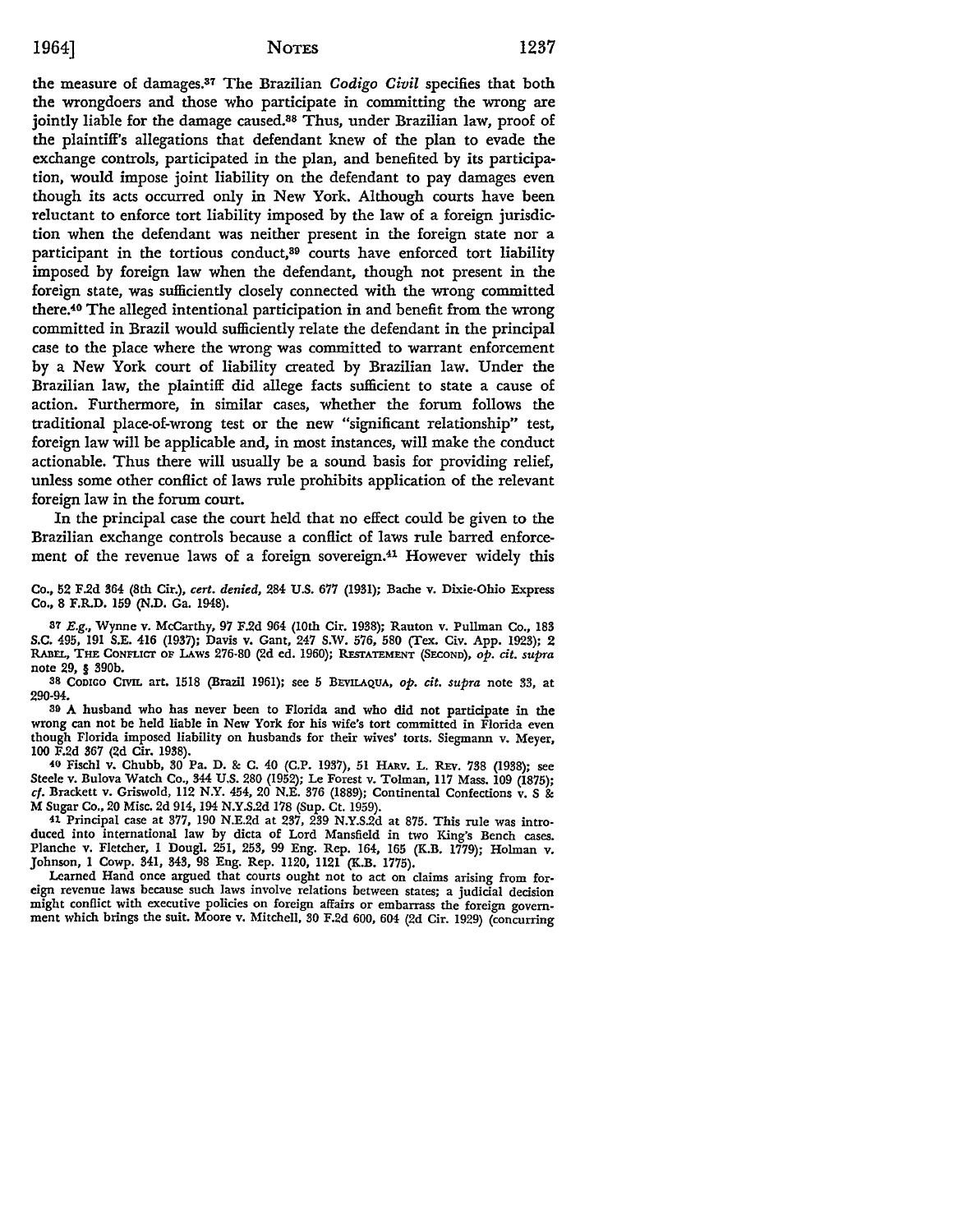rule may be followed,<sup>42</sup> it was inapplicable to the principal case for two reasons. First, as the dissent observed,<sup>48</sup> suit was not brought to implement Brazilian regulatory law, but to recover damages for fraud.44 Second, the Brazilian exchange controls are not revenue laws. Recent authorities deny that exchange controls, particularly those consistent with the IMF Agreement, are foreign revenue laws within the meaning of the non-enforcement rule.45 No significant authority supports the proposition that foreign exchange controls are revenue laws.46 The Brazilian government does raise revenue from coffee exports; such revenue, however, is utilized in enforcing comprehensive controls on exports, imports, and financial transactions. The primary purposes of the exchange controls are to stabilize Brazilian currency, to supply vital foreign currency for payment of international trade obligations, and to promote planned economic development in Brazil.47

opinion), *afj'd on other grounds,* 281 U.S. 18 (1930). This abstention doctrine has not been applied to prior cases involving foreign exchange controls; furthermore, New York courts have frequently decided on the merits cases involving foreign exchange controls. Because application of Hand's abstention doctrine would block all suits for the recovery of damages by a foreign sovereign, the consequent harm to foreign relations would probably exceed that caused by an adverse decision on the merits. *Contra,* 16 STAN. L. REv. 202, 206-07 (1963).

42 Matter of Matthews' Trust, 21 Misc. 2d 356, 191 N.Y.S.2d 994 (Sup. Ct. 1959); *In re*  Estate of McNeel, 10 Misc. 2d 359, 170 N.Y.S.2d 893 (Surr. Ct. 1957); United States v. Harden, (1963] Can. Sup. Ct. 366, 41 D.L.R.2d 721 (1963); Government of India v. Taylor, (1955] A.C. 491; GOODRICH, *op. cit. supra* note 28, at 27; 1 OPPENHEIM, INTERNATIONAL LAW § 144a (8th ed. Lauterpacht 1955).

43 Principal case at 378, 190 N.E.2d at 238, 239 N.Y.S.2d at 876.

44 In spite of the fact that recovery in the principal case would arguably implement Brazilian law indirectly, the defendants' allegedly tortious conduct would itself seem to justify recovery if proved.

45 *In re* Helbert Wagg 8: Co., (1956] Ch. 323, 351 (by implication); Zivnostenska Banka Nat'! Corp. v. Frankman, (1950] A.C. 57, 72; Kahler v. Midland Bank, (1950] A.C. 24, 57 (1949) (dictum); GRAVESON, THE CONFLICT OF LAws 573-74 (4th ed. 1960); Cabot, *Exchange Control and the Conflict of Laws: An Unsolved Puzzle,* 99 U. PA. L. REv. 476, 489 (1951); Freutel, *Exchange Control, Freezing Orders and the Conflict of Laws,* 56 HARV. L. REV. 30, 45-46 (1942); Meyer, *supra* note 9, at 877; Note, *Foreign Revenue Laws and the English Conflict of Laws,* 3 INT'L 8: COMP. L.Q. 465, 466-67 (1954).

46 Although recognition of a Portuguese law prohibiting the exportation of gold was refused in Boucher v. Lawson, Cas. t. Hard. 85, 95 Eng. Rep. 53 (K.B. 1734), the opinion suggests that Lord Hardwicke would not have recognized any Portuguese law. Cermak v. Bata Akciova Spolecnost, 80 N.Y.S.2d 782 (Sup. Ct. 1948), *afj'd mem.,* 275 App. Div. 919, 90 N.Y.S.2d 680 (1949), and Matter of Theresie Liebl, 201 Misc. 1102, 106 N.Y.S.2d 715 (Surr. Ct. 1951), are sometimes said to hold that exchange control laws are revenue laws. In *Cermak,* however, the court held that because a license to make the assignments sued on *had* been issued in accordance with the Czechoslovakian exchange control laws, the license requirement was not a defense. The dictum implication that exchange control laws are foreign revenue laws seems no more than an afterthought. Although in *Liebl,* Czechoslovakian exchange control laws were described as fiscal and therefore unenforceable, the case can be viewed as based on the alternative holding that the New York public policy favoring protection of domestic distributee's interests in a decedent's property which is situated in New York precluded recognition of the foreign exchange laws. The confiscatory character of the Czechoslovakian exchange controls may have prompted the court to call them unenforceable.

47 See Mattera, *Foreign Exchange Budgets in Latin America,* 4 INT'L MONETARY FUND STAFF PAPERS 288 (1955). See generally Fleming, *Developments in the International Pay• ments System,* 10 INT'L MONETARY FUND STAFF PAPERS 461 (1963).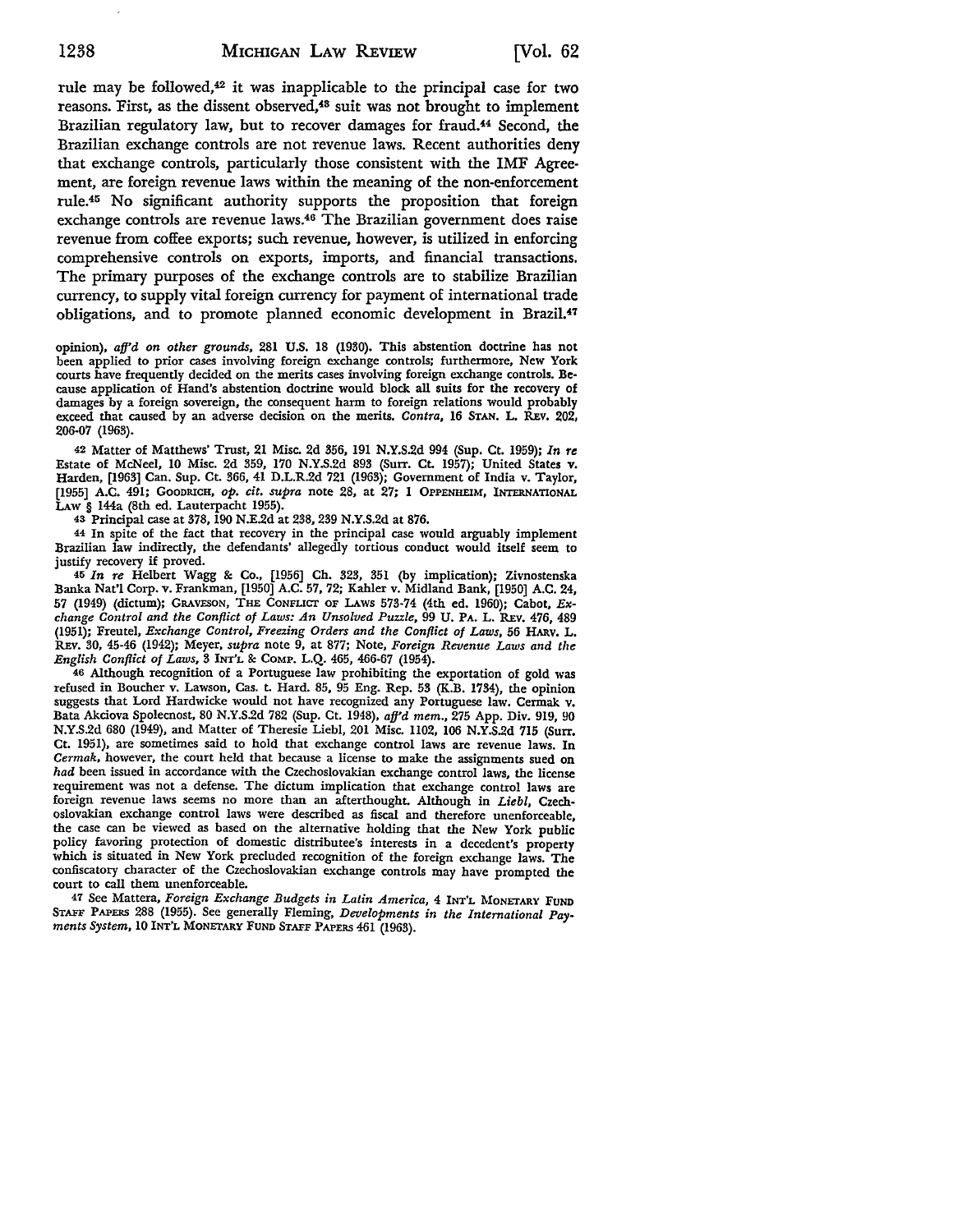The operations and purposes of the exchange controls extend far beyond those of domestic tax laws.48 Thus the rule prohibiting enforcement of foreign revenue laws was improperly applied in the principal case, and would probably be equally inapplicable in similar cases.

Two other conflict of laws rules conceivably might be invoked by a court in order to bar reference to foreign exchange laws. The first rule is that courts of one country do not give effect to foreign penal Iaws.49 This rule applies not only to prosecutions and sentences for crimes and misdemeanors, but to all suits in favor of a sovereign for the recovery of pecuniary penalties for any violation of statutes for the protection of its revenue or other municipal laws, as well as to suits based on judgments for such penalties.<sup>50</sup> The nature of foreign penal laws and claims has never been precisely delineated. Many foreign governmental claims are not barred by the penal law doctrine.<sup>51</sup> Recognizing the right of every foreign government to protect its economy by foreign exchange controls, a wellreasoned case recently held that foreign exchange laws are neither penal nor confiscatory.52 Numerous other authorities agree that foreign exchange regulations are not penal laws.53 In the principal case, for example, the plaintiff sought neither a statutory pecuniary penalty nor exemplary damages. Rather, the plaintiff sought damages to compensate it for the deprivation of foreign currency caused by the defendants' allegedly wrongful conduct.54 The rule denying enforcement to penal laws or claims was therefore inapposite.

48 Details of Brazil's extensive exchange control system are digested in INT'L MONETARY FUND ANN. REP., EXCHANGE RESTRICTIONS 52-59 (1961); id. at 44-55 (1962); id. at 43-53 (1963). The foreign revenue rule seems to have been applied only to suits for foreign tax claims or judgments. Freutel, *supra* note 45, at 45-46, 46 n.65.

411 See generally GOODRICH, *op. cit. supra* note 28, § 12; GRAVESoN, *op. cit. supra* note 45, at 572; R.EsTATEMENT, *op. cit. supra* note 28, § 611.

50 Wisconsin v. Pelican Ins. Co., 127 U.S. 265, 290 (1888). Further discussion of laws penal within the scope of the nonenforcement rule appears in Huntington v. Attrill, 146 U.S. 657, 666-74 (1892).

51 The Sapphire, 78 U.S. (11 Wall.) 164 (1871) (damages awarded to French government for collision injury to its ship); Lehigh Valley R.R. v. State of Russia, 21 F.2d 396 (2d Cir.), *cert. denied,* 275 U.S. 571 (1927); Connolly v. Bell, 286 App. Div. 220, 141 N.Y.S.2d 753 (1955), *modified,* 309 N.Y. 581, 132 N.E.2d 852 (1956); Wisconsin v. Pelican Ins. Co., *supra* note 50, at 290 (strictly civil claims of a foreign state said to be not penal) (dictum); R.EsTATEMENT, *op. cit. supra* note 28, § 610, comment f (proprietary claims of foreign state allowed). A New Jersey money judgment rendered in a suit brought by the state to rescind a contract was held entitled to full faith and credit in New York. "[W]e must keep in mind that here the state was in effect a private suitor seeking a private remedy to vindicate its proprietary interests. The mere fact that a sovereign state was the litigant is not controlling ..•• Such a recovery is not to be refused full faith and credit on the theory that the judgment was penal." Connolly v. Bell, *supra* at 230, 141 N.Y.S.2d **at** 764.

<sup>52</sup>*In re* Helbert Wagg &: Co., (1956] Ch. 323, 349-51.

53 Etier v. Kertesz, [1960] Ont. 672, 688; Kahler v. Midland Bank, (1950] A.C. 24, 57 (1949); Zivnostenska Banka Nat'l Corp. v. Frankman, (1950] A.C. 57, 72; Cabot, *supra*  note 45, at 489; Freutel, *supra* note 45, at 46; Meyer, *supra* note 9, at 877.

li4 Plaintiff sought damages measured by the difference between the price for the American dollars in the Brazilian free market and the lesser amount it would have paid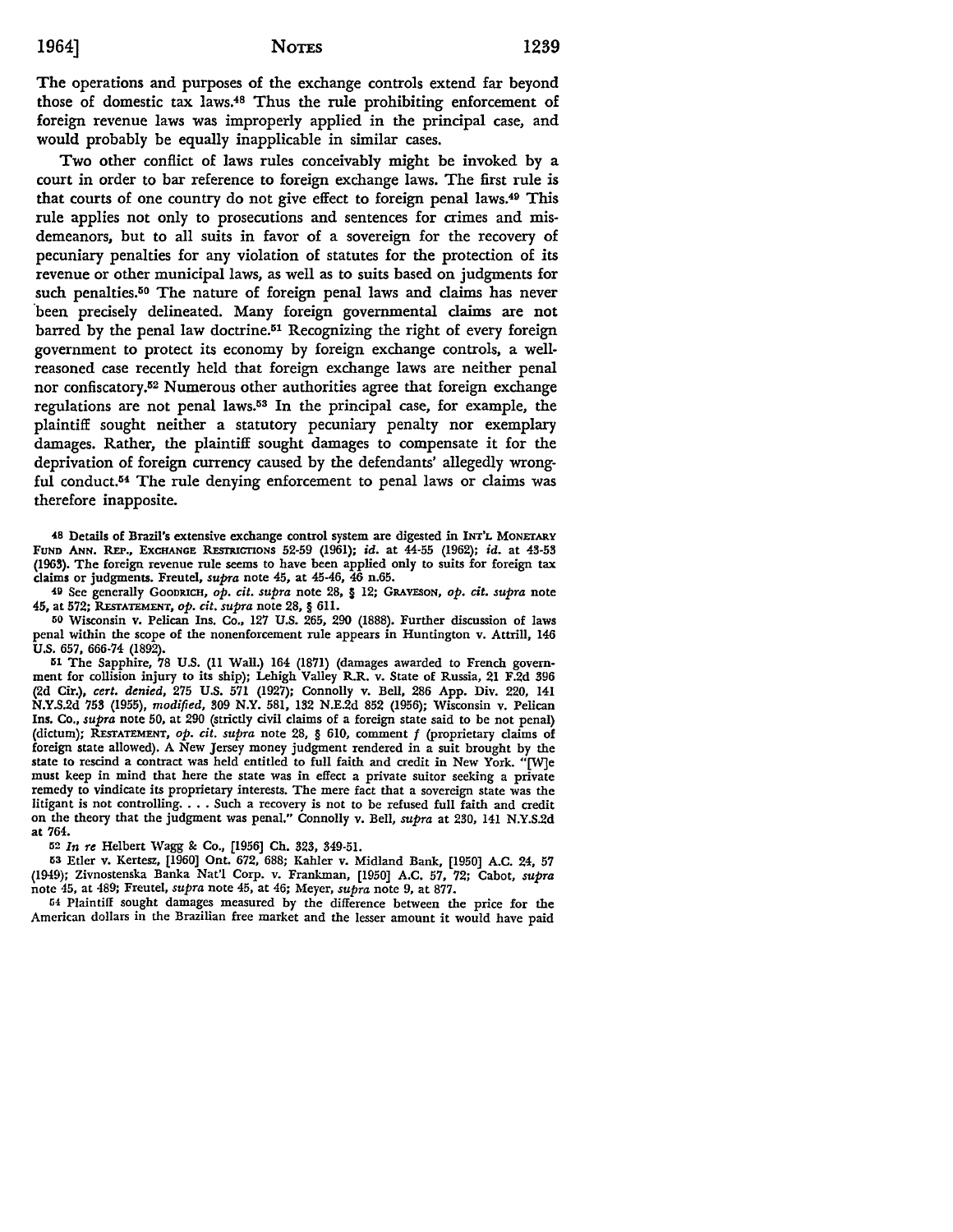Another relevant conflict of laws rule bars recognition or enforcement of foreign laws which conflict wth the public policy of the forum.55 "Public policy" is an ambiguous and nebulous term, but it has been defined to refer to established principles of law, whether found in the constitution, in statutes, or in judicial decisions.56 Proof of the Brazilian exchange controls in order to assess damages in the principal case would not have offended provisions of the New York Constitution or statutes.57 New York's judicial decisions disclose an occasional recognition of foreign exchange controls,<sup>58</sup> but more frequent refusal to recognize them.59 Where recognition has been refused, however, it was because of some specific feature of the particular

the exporter for the American dollars had they been deposited with plaintiff bank as required by law.

55 See generally GooDRICH, *op. cit. supra* note 28, § 11; REsTATEMENT, *op. cit. supra*  note 28, § 612. Kolovrat v. Oregon, 366 U.S. 187 (1961), and Perutz v. Bohemian Discount Bank, 304 **N.Y.** 533, 110 N.E.2d 6 (1953), contain language which suggests that United States membership in the IMF prevents domestic courts from finding that another member's exchange controls violate the forum's public policy. See GoLD, op. cit. supra note 9, at 52, 134. Art. VIII § 2(b) precludes members from denying effect to exchange regulations of other members on the basis of public policy in situations covered by § 2(b). INT'L MONETARY FUND ANN. REP. 83 (1949). The IMF's executive directors have also expressed willingness to rule on whether the exchange controls of a member arc consistent with the IMF Agreement. *Ibid.* IMF rulings on the compliance of a member's exchange controls with the IMF Agreement are available to litigants in private suits. See GoLD, *op. cit. supra* note 9, at 99-100.

56 Mertz v. Mertz, 271 N.Y. 466, 472, 3 N.E.2d 597, 599 (1936); People v. Hawkins, 157 N.Y. 1, 12, 51 N.E. 257, 260 (1898). "Public policy," a troublesome concept, has been differently defined and has served different functions in conflict of laws situations. See generally Paulson &: Sovern, *"Public Policy" in the Conflict of Laws,* 56 CoLUM. L. REV. 969 (1956).

57 Neither the Court of Appeals nor the trial court referred to any constitutional or statutory provisions which would bar reference to the Brazilian laws. A further search has not revealed provisions with which the Brazilian law would conflict.

58 Perutz v. Bohemian Discount Bank, 304 N.Y. 533, 110 N.E.2d 6 (1953); Anderson v. N.V. Transandine Handelmaatschappij, 289 N.Y. 9, 43 N.E.2d 502 (1942); Kraus v. Zivnostenska Banka, 187 Misc. 681, 64 N.Y.S.2d 208 (Sup. CL 1946); Steinfink v. North German Lloyd S.S. Co., 176 Misc. 413, 27 N.Y.S.2d 918 (Sup. CL 1941). Foreign courts have given wider recognition to exchange controls since the creation of the IMF. See generally GoLD, *op. cit. supra* note 9.

59 *E.g.,* Southwestern Shipping Corp. v. First Nat'! City Bank, 6 N.Y.2d 454, 160 N.E.2d 836, 190 N.Y.S.2d 352, *cert. denied,* 361 U.S. 895 (1959) (conflict with New York agency law prevented recognition); Bollack v. Société Générale, 263 App. Div. 601, 33 N.Y.S.2d 986, *leave to appeal denied,* 264 App. Div. 767, 35 N.Y.S.2d 717 (1942) (confiscatory exchange control held unenforceable); Matter of Theresie Liebl, 201 Misc. 1102, 106 N.Y.S.2d 715 (Surr. Ct. 1951) (exchange control which conflicted with the interests of domestic distributees of decedent's New York property held unenforceable) (alternative holding); see Meyer, *supra* note 9, at 876-78. See generally Rashba, *Foreign Exchange Restrictions and Public Policy in the Conflict of Laws* (pts. 1-2), 41 MICH. L. REv. 777, 1089 (1943).

Although the Brazilian exporters were required to assign a stipulated number of dollars to the plaintiff for each bag of coffee exported, it is improper to call the Brazilian exchange controls confiscatory. The Brazilian government does not appropriate the entire proceeds. Also, New York coffee importers pay for the right to import coffee from Brazil; that some of their payment goes to the Brazilian government to operate the exchange control system does not justify the conclusion that their property is confiscated or that the exchange controls are confiscatory.